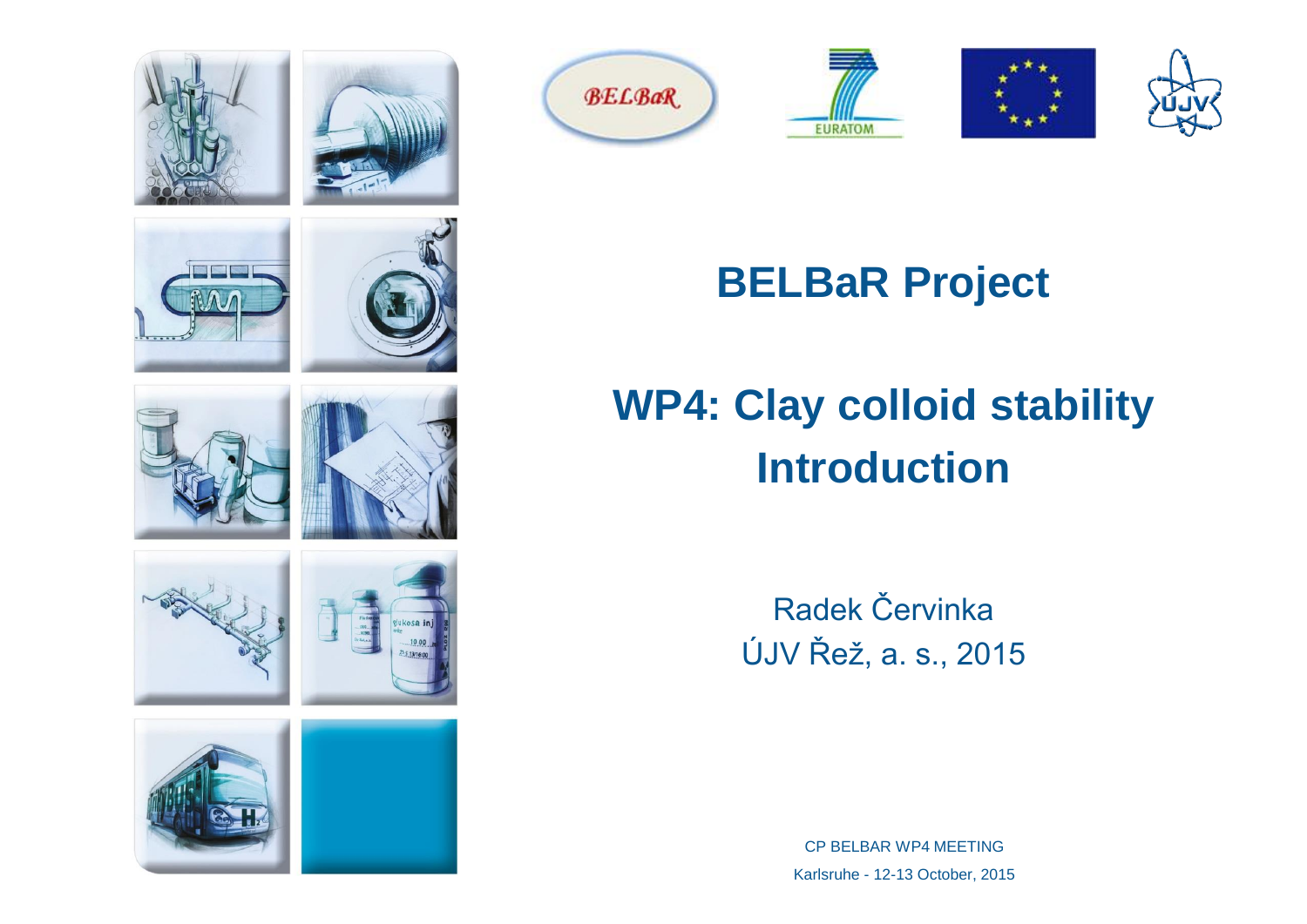

**Clay colloid stability studies under different geochemical conditions with respect to ionic strange and pH**

**Critical coagulation concentration, coagulation kinetics, (ir)reversibility of coagulation process**

**Role of complexing agents (organic / humic substances) on clay colloid stability**

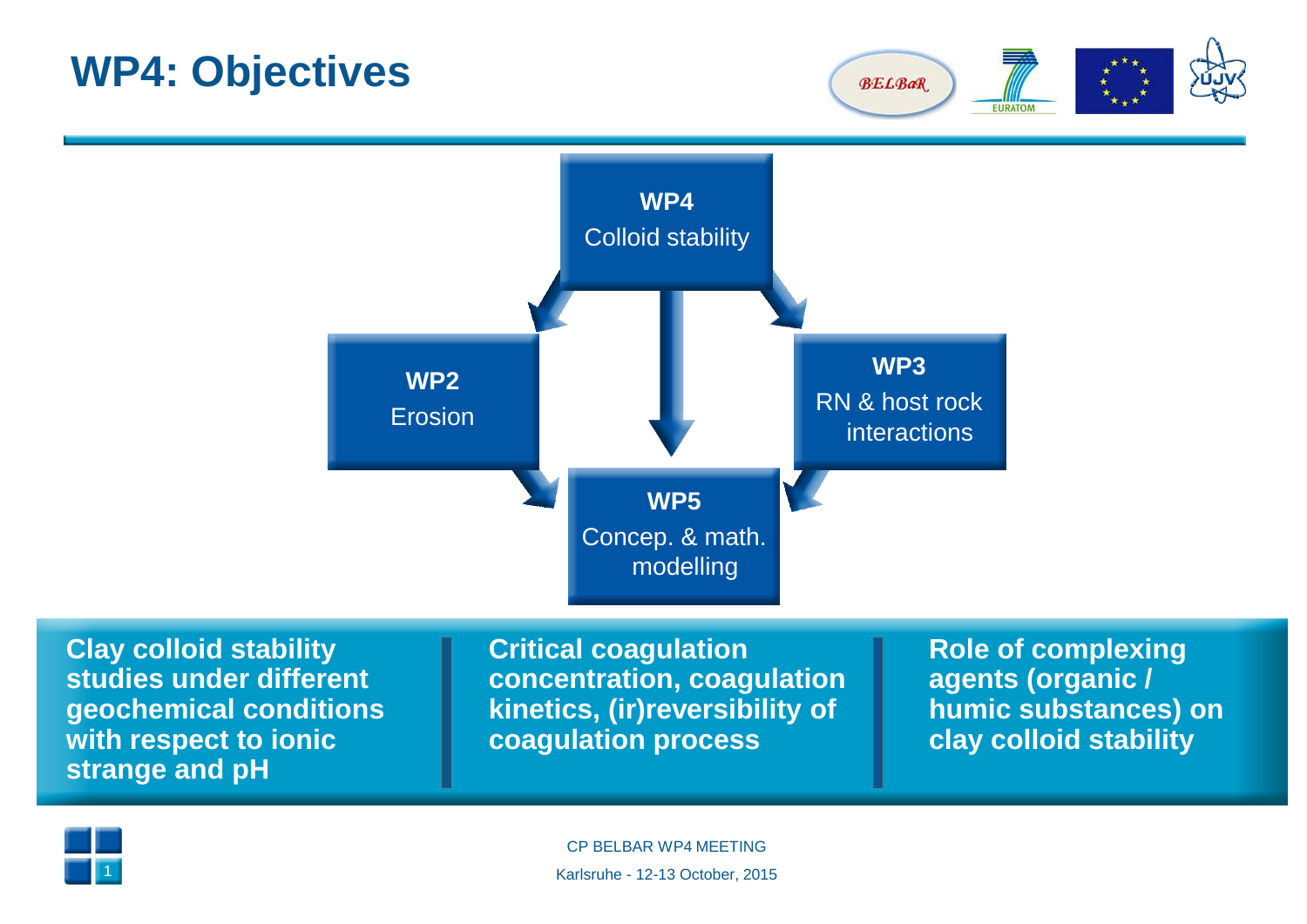

#### **Experimental programme on clay colloid stability**

- **KIT-INE** performed **long time period studies** on colloids stability with **MX-80** in presence of different electrolytes, pH, tetravalent actinide element Th(IV), Fe, fulvic acid. Large set of samples. Start in 2013 till the end of project. See progress report D4.5
- **CIEMAT** compared the stability of clay colloid suspensions of different bentonites (**FEBEX, Mylos, MX-80, B75, Russian bentonite**) as a function of pH (D4.2). Also the comparative study on bentonites characteristics was performed (D4.8). CIEMAT also focused on (ir)reversibility of coagulation process (D4.4)
- **ÚJV** studied the **coagulation of dilute clay dispersions** by cations, anions (see D4.7) and influence of humic substances on coagulation process (D4.6). Bentonite **B75, BaM** (CZ)

### **Rheology experiments (sol-gel transition)**

- **ClayTech** defined recommendations for rheology measurement in D4.1 and the rheological measurements were summarized in (D4.9), bentonite/montmorillonite **Asha505,** with contribution of **B+Tech.**
- **B+Tech** input of relevant information from WP2

### **Theoretical basis**

**KTH** summarized in general the theoretical background for methods of statistic mechanics that have considered the ion-ion correlation effect to quantify the swelling between inter-lamellar layers and to investigate the role of divalent ions such as Ca on the structure of smectite particles (D4.3, D4.10 is pending)



CP BELBAR WP4 MEETING Karlsruhe - 12-13 October, 2015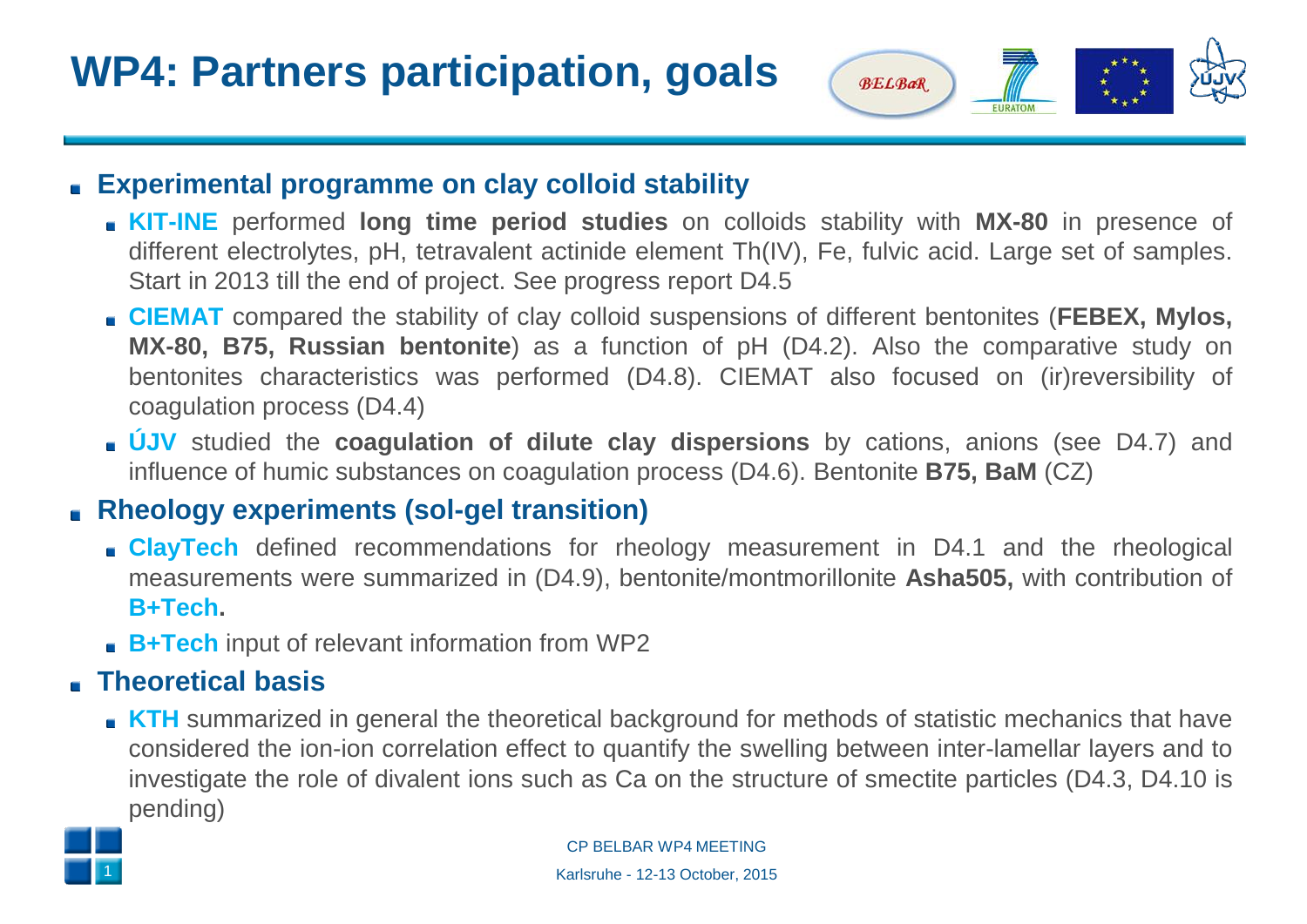

| Work package<br>number               | 4          | Start date or starting event: |         |     |          | Project<br>Month 1 |        |
|--------------------------------------|------------|-------------------------------|---------|-----|----------|--------------------|--------|
| <b>Colloid stability</b>             |            |                               |         |     |          |                    |        |
| <b>Activity Type</b>                 | <b>RTD</b> |                               |         |     |          |                    |        |
| Participant                          | CIEMAT     | KIT-INE                       | NRI-REZ | SKB | ClayTech | KTH                | B-Tech |
| Person-months for<br>the participant | 6          |                               | 7       |     | 9        | 28                 |        |

- 7 partners total  $\blacksquare$
- 5 partners with research program, 2 partners as "observers"  $\overline{\phantom{a}}$
- SKB: cooperate with or support KTH and Clay Technology  $\overline{\phantom{a}}$
- B-Tech: following the work and contribute relevant observations from their  $\overline{\phantom{a}}$ experimental work in WP2

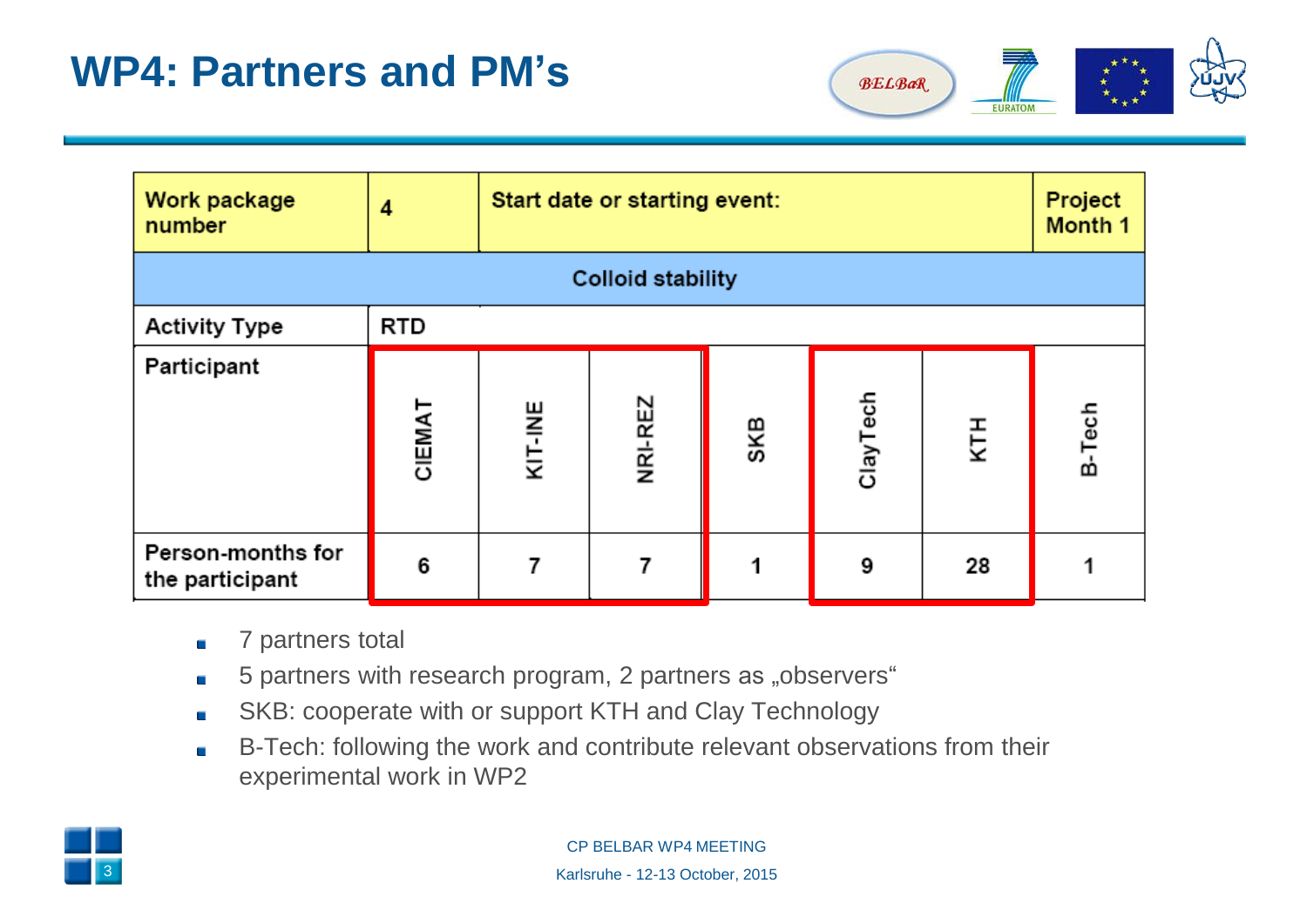### **WP4: Deliverables**



| $N^{\circ}$ | <b>Title</b>                                                                                                                                                                              | Responsible<br>organisation           | <b>Nature</b> | Dissemin.<br>level | Delivery date  |                  |  |
|-------------|-------------------------------------------------------------------------------------------------------------------------------------------------------------------------------------------|---------------------------------------|---------------|--------------------|----------------|------------------|--|
| D4.1        | State of the art report on experimental techniques used for<br>investigations of clay colloid stability, including an establishment of<br>protocol for rheology and turbidity experiments | ClayTech, CIEMAT,<br>KIT-INE, NRI-Rez | $\mathsf{R}$  | <b>RE</b>          | 09/2012 (6 M)  | <b>Submitted</b> |  |
| D4.2        | Progress Report on the effect of pH on clay colloid stability                                                                                                                             | CIEMAT, KIT-INE,<br>NRI-Rez, ClayTech | $\mathsf{R}$  | PU                 | 05/2013 (15 M) | <b>Submitted</b> |  |
| $D4.3*$     | Status report on the theoretical understanding of the effect of Ca on KTH<br>clay gel stability                                                                                           |                                       | $\mathsf{R}$  | <b>RE</b>          | 05/2013 (15 M) | <b>Submitted</b> |  |
| D4.4        | Status report on the reversibility of the coagulation process                                                                                                                             | <b>CIEMAT</b>                         | $\mathsf{R}$  | PU                 | 06/2014 (27 M) | <b>Submitted</b> |  |
| D4.5        | Status Report on colloid stability and DOC effect                                                                                                                                         | <b>KIT-INE</b>                        | $\mathsf{R}$  | PU                 | 06/2014 (27 M) | <b>Submitted</b> |  |
| D4.6        | Status Report on influence of complexing agents on clay colloid<br>stability                                                                                                              | NRI-Rez, KIT-INE                      | $\mathsf{R}$  | PU                 | 06/2014 (27 M) | <b>Submitted</b> |  |
| D4.7        | Status report on the effect of various anions                                                                                                                                             | ClayTech, CIEMAT,<br>KIT-INE, NRI-Rez | $\mathsf{R}$  | PU                 | 06/2014 (27 M) | <b>Submitted</b> |  |
| D4.8*       | Status report on the effect of different bentonite types (Rokle, Mx-<br>80, Febex, etc) on clay colloid stability                                                                         | CIEMAT, KIT-INE,<br>NRI-Rez, ClayTech | $\mathsf{R}$  | PU                 | 06/2015 (39 M) | <b>Submitted</b> |  |
| D4.9*       | Rheology of attractive and repulsive montmorillonite/bentonite<br>gels.                                                                                                                   | <b>ClayTech</b>                       | $\mathsf{R}$  | PU                 | 06/2015 (39 M) | <b>Submitted</b> |  |
| $D4.10*$    | Effects of different mechanisms/factors on colloid stability of<br>dispersions of calcium dominated bentonites in dilute solutions                                                        | <b>KTH</b>                            | $\mathsf R$   | PU                 | 06/2015 (39 M) | In progress?     |  |
| D4.11       | WP4 partners final report on experimental results on clay colloid<br>stability                                                                                                            | NRI-Rez, All                          | $\mathsf R$   | PU                 | 11/2015 (44 M) |                  |  |
|             | <b>CP BELBAR WP4 MEETING</b>                                                                                                                                                              |                                       |               |                    |                |                  |  |
|             | Karlsruhe - 12-13 October 2015                                                                                                                                                            |                                       |               |                    |                |                  |  |

Karlsruhe - 12-13 October, 2015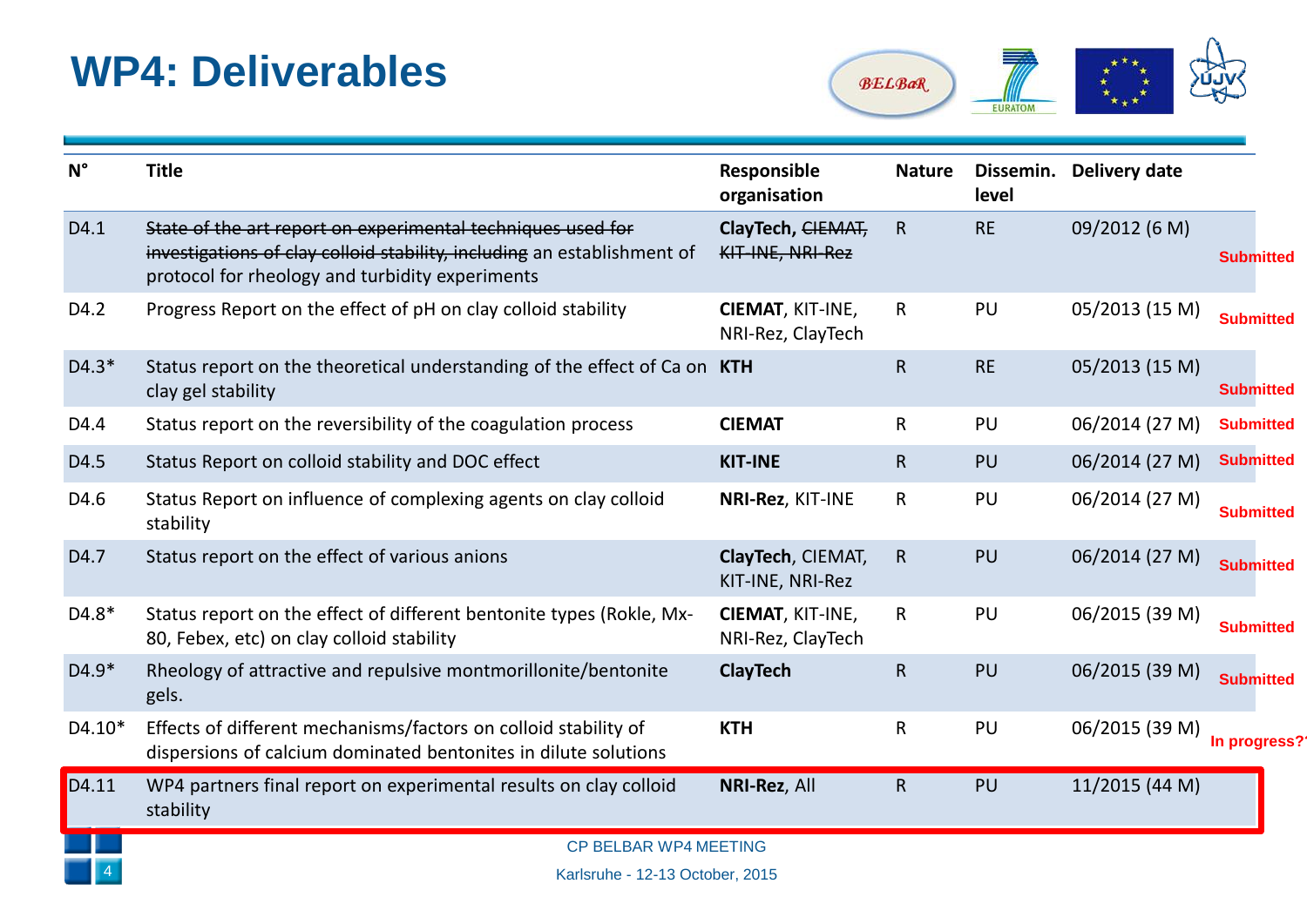## **WP4: Agenda**



| <b>Time slot</b> | <b>Partner (PM's)</b> | <b>Theme suggestions</b>                                                                                                                   |
|------------------|-----------------------|--------------------------------------------------------------------------------------------------------------------------------------------|
| 5 min            | ÚJV                   | Introduction and expectations based on WP 1                                                                                                |
| $20 \text{ min}$ | CIEMAT (6 PM's)       | - influence of different bentonite properties on clay colloid<br>stability<br>- (ir) reversibility of coagulation process and its kinetics |
| 20 min           | $U$ JV (7 PM's)       | - the stability of clay colloids in groundwater (CCC)                                                                                      |
| $20$ min         | KIT-INE (7 PM's)      | - role of humic substances on clay colloid stability<br>- long-term studies on clay colloid stability                                      |
| 20 min           | ClayTech (9 PM's)     | - sol-gel transition for varying Na/Ca ratio in montmorillonites                                                                           |
| $20$ min         | <b>KTH (28 PM's)</b>  | - explanations for different behaviour of Ca-bentonites                                                                                    |
| 20 min           | ÚJV                   | Wrap up for WP1                                                                                                                            |

The "theme suggestions" come out from the planned activities of individual partners in WP4. The  $\blacksquare$ list of presentations is little bit reorganized. The main conclusions should be transformed to answers according to WP1 issues (next two slides).

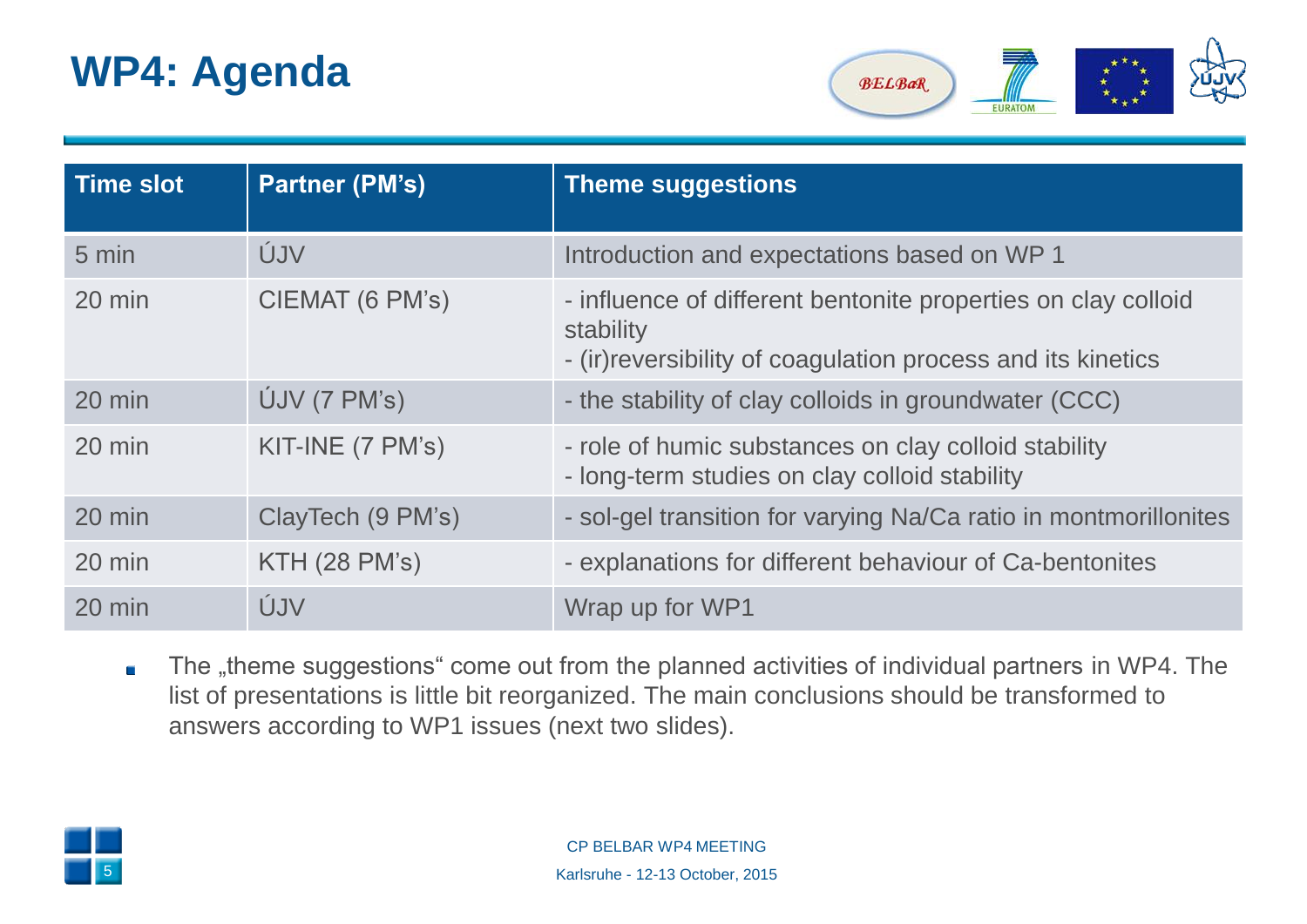

### **Synthesis of issues: Colloid stability (WP4)**

| <b>Issue</b>                                  | <b>Safety case</b><br>position at start of<br><b>BELBaR</b>                                                                                                                                                                                                                                                                                                                                                                                                                                                                                                                                               | <b>Outcomes sort for</b><br>final State-of-art<br>report                                                                 |
|-----------------------------------------------|-----------------------------------------------------------------------------------------------------------------------------------------------------------------------------------------------------------------------------------------------------------------------------------------------------------------------------------------------------------------------------------------------------------------------------------------------------------------------------------------------------------------------------------------------------------------------------------------------------------|--------------------------------------------------------------------------------------------------------------------------|
| Colloid stability<br>controlling<br>processes | Stability of compacted bentonite in<br>dilute porewater conditions has<br>been evaluated by laboratory<br>measurements.<br>The controlling process is hydration<br>of exchangable cations limited by<br>the availability of cation free water.<br>Currently the uncertainties in<br>geochemical conditions are greater<br>than in uncertainties in the stability<br>limit.<br>Colloid stability studies have found<br>that model colloids that possess a<br>significant net negative charge at<br>neutral pH, i.e. silica and illite clay,<br>show the greatest stability under<br>neutral pH conditions. | Understanding of the processes<br>controlling colloid stability and their<br>representation in the safety case<br>(WP4). |

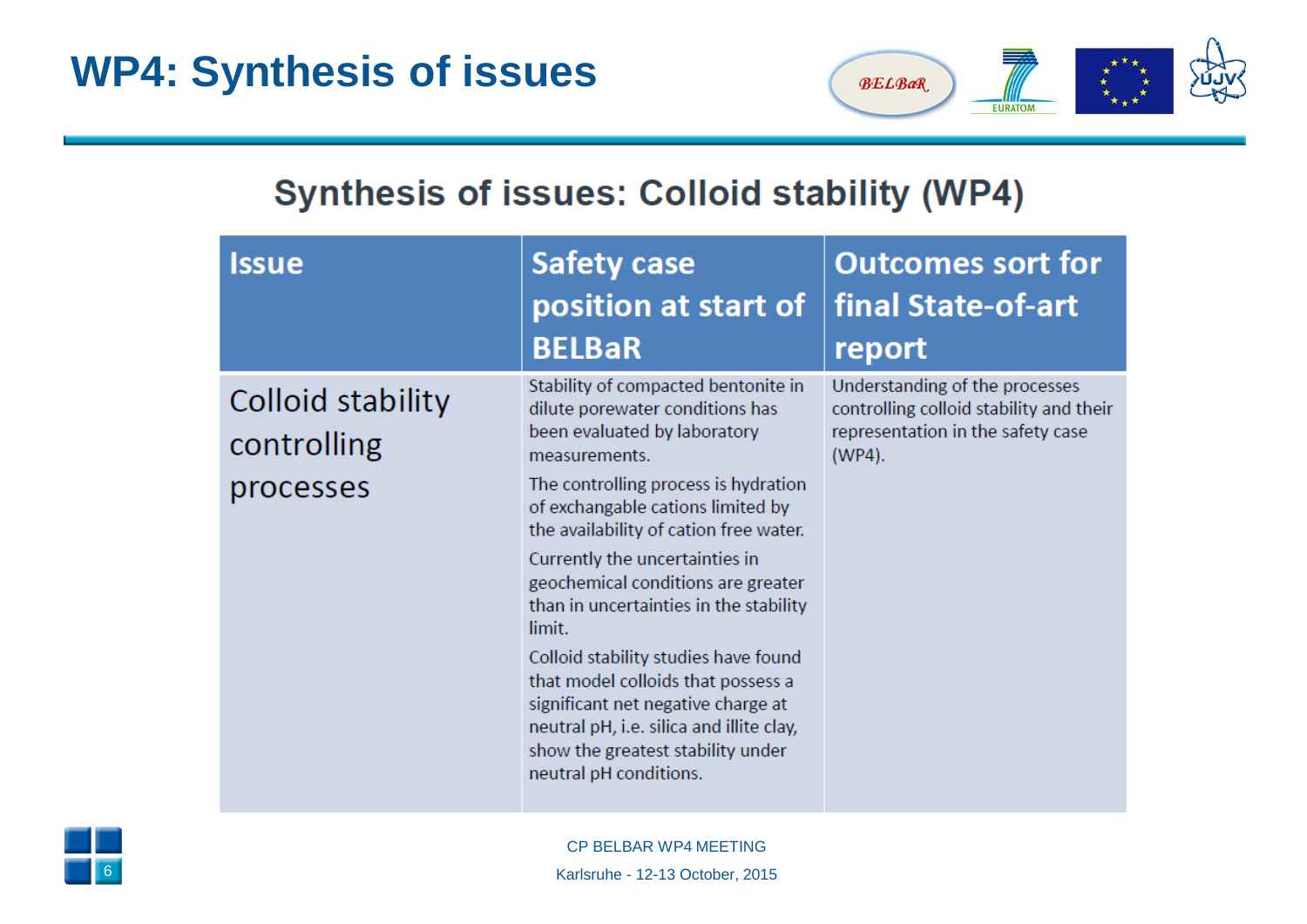

### **Synthesis of issues: Colloid stability (WP4)**

| <b>Issue</b>                                          | <b>Safety case</b><br>position at start of<br><b>BELBaR</b>                                                                                                                                                                                                                                                                                                                                                                                                                                                                                                                                      | <b>Outcomes sort</b><br>from WP                                                                                                    |
|-------------------------------------------------------|--------------------------------------------------------------------------------------------------------------------------------------------------------------------------------------------------------------------------------------------------------------------------------------------------------------------------------------------------------------------------------------------------------------------------------------------------------------------------------------------------------------------------------------------------------------------------------------------------|------------------------------------------------------------------------------------------------------------------------------------|
| Influence of other<br>factors to colloid<br>stability | Accessory minerals seem to enrich<br>near the bentonite-groundwater<br>interface.<br>Filtration has been discussed as a<br>possible mean to reduce erosion.<br>Colloid size, solution ionic strength<br>and water flow rate are factors which<br>strongly influence colloid migration.<br>Association of inorganic particles<br>with natural organic compounds is<br>an important mechanism for colloid<br>stabilisation.<br>This mechanism could potentially<br>operate to stabilise and enhance<br>colloid populations in the near-field<br>porewater, this remains an area of<br>uncertainty. | Summary of the influences of these<br>factors on colloid stability, to what<br>extent are they significant for the<br>safety case? |

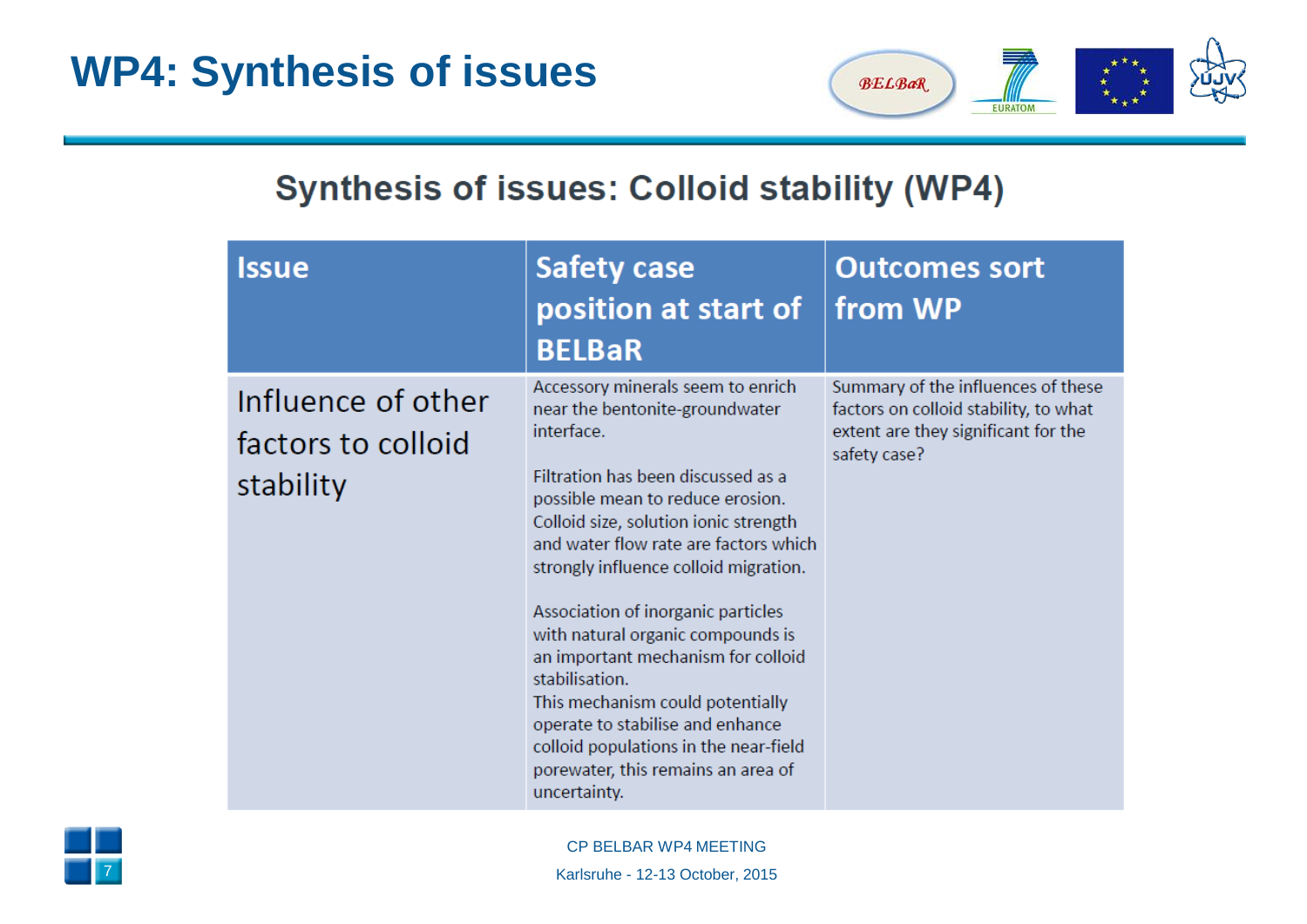## **Wrap up for WP1:**



- **Critical coagulation concentration, coagulation kinetics, (ir)reversibility of coagulation process**
	- The CCC of NaCl varies among Na-montmorillonites from different origins -> differences in layer charge (CEC) and its distributions???
	- Effect of anions  $?$ ?? SO<sub>4</sub><sup>2-</sup>
	- Coagulation tests must be evaluated with taking cation exchange into account.
	- **Both the "melting" experiments and rheometry show that the attractive forces in the gels increase** with aging. The phase diagrams.
	- Minor influence of pH on gel stability, strength of attractive gel increases with clay content,
	- The disaggregation process of illite and smectite clays has been shown to be not completely reversible because the aggregation process is usually very rapid (minutes) but the kinetic of disaggregation, until reaching a complete disaggregated state, largely depends on the initial conditions of the experiments. The disaggregation process is more rapid in more diluted suspensions. Hysteresis.

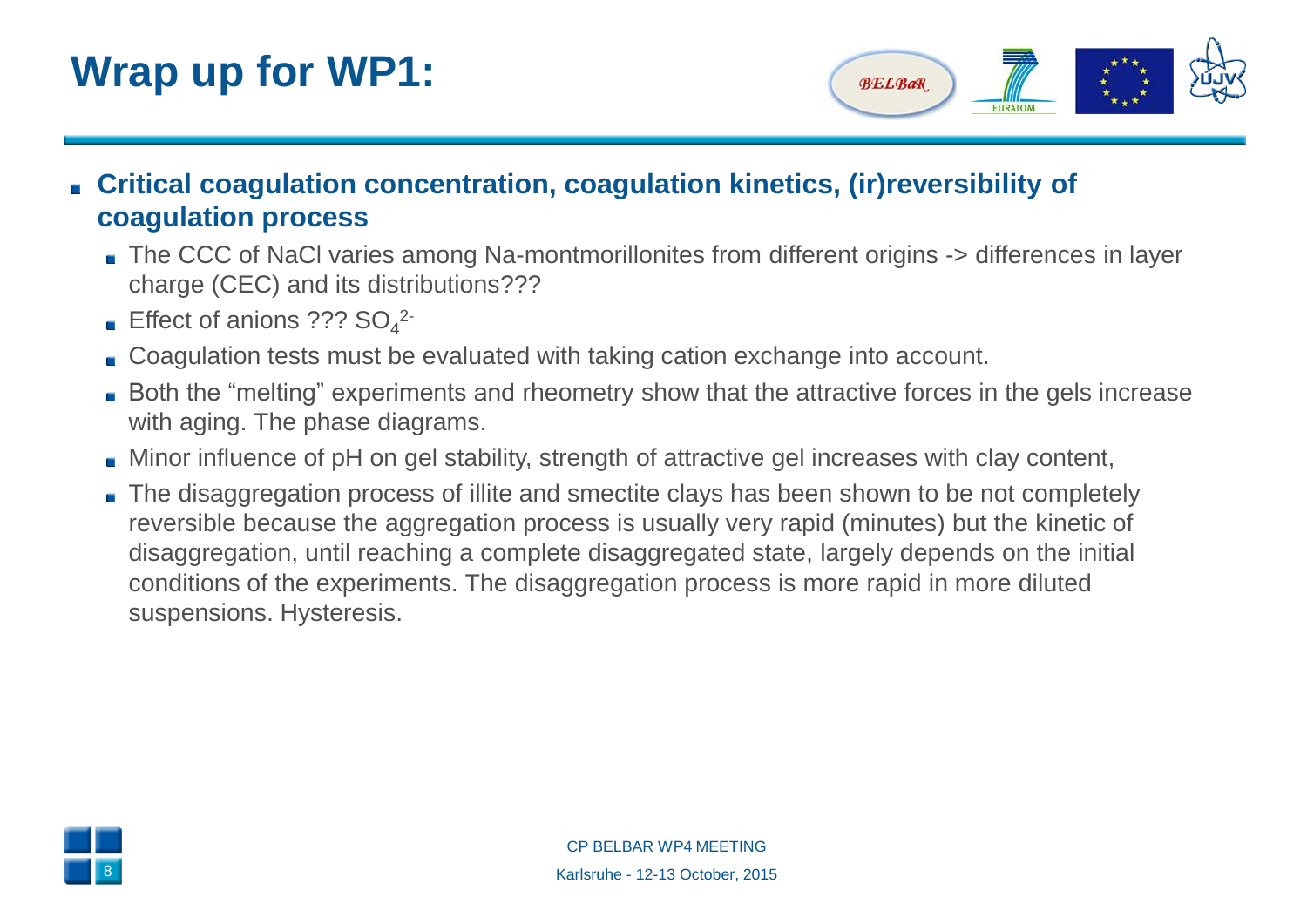## **Wrap up for WP1:**



- **Clay colloid stability studies under different geochemical conditions with respect to ionic strange and pH**
	- Complete geochemical and mineralogical characterization of used bentonites
	- The main properties (size and zetapotential) of colloids extracted by all the analyzed bentonites are similar. They show very similar zeta-potentials (around -35 mV); their size ranges from 200 to 500 nm and it remains unvaried up to I=1 $\cdot$ 10<sup>-3</sup> M (in NaClO<sub>4</sub>); colloids start aggregating at 0.01 M and at I=0.1 M they are completely destabilized with size outside the colloidal range (>1µm). Nevertheless they showed different capability of forming colloids in erosion tests (WP2).
	- It has been observed that the presence (in certain proportion) of minerals like kaolinite or oxides (alumina) causes the rapid aggregation of bentonite colloids.
	- Large scale experiment in GTS, Febex gallery low generaiton of colloids due to geochemical conditions

### **Role of organic compounds (humic substances) on clay colloid stability**

- The presence of HA significantly increases the colloidal stability of bentonite particles in case of NaCl electrolyte. In case of CaCl<sub>2</sub> electrolyte only minor effect occurred. It seems that the stabilizing effect of humic acid is different for univalent and divalent cations.
- **Long-term experiments of KIT-INE (ongoing)**